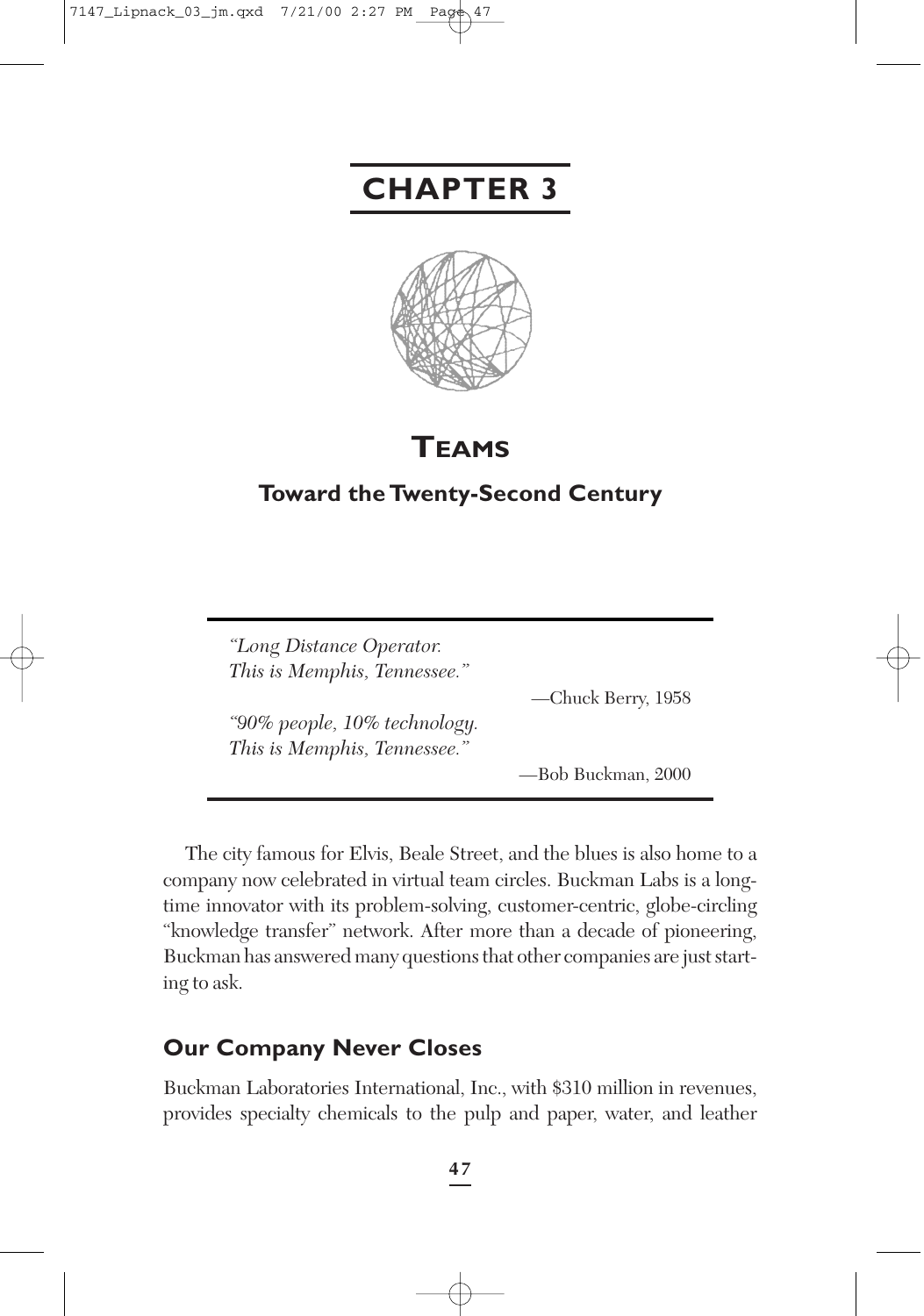industries. Buckman products allow manufacture of paper products, swimming pools without algae, and leather for Toyota and Lexus car seats.

Bob Buckman, former chairman and CEO of Bulab Holdings, Inc., the holding company of Buckman Labs, takes a small note card and a pen from his breast pocket and draws a little picture to illustrate his vision. "The number of connections among people multiplies exponentially when all are linked point to point," he says, putting his pen to the midpoints where the connections *between* the people intersect. You need a company where everyone has access to the collective intelligence of the organization regardless of time or space, he believes.

Buckman inherited his company from his parents, Stanley and Mertie, who started Buckman Laboratories in 19451 with five associates in the small back office of a former lumberyard not far from Café Society, the popular Memphis eatery where we're having lunch. Their single customer, Whiting Paper Company, needed its product, a microbicide that three years later became the industry standard. The company continued its steady growth until 1978 when things changed suddenly: Bob's father died at the office of a heart attack.

Bob unexpectedly found himself chief executive. Buckman Labs is a different company from the one his parents started. When he took over, the company was well on its way to becoming the firm it is today. The enterprise comprises operations in 22 countries, employs 1,300 people speaking at least 15 languages, and produces more than a thousand products. Bob also has a different management style from his father. Twenty-six people reported directly to "Dr. Stanley," an unworkable structure in his son's estimation. So, from his earliest days, "Bob" worked to create a less bureaucratic, more responsive, and very intelligent organization.

In his speeches, Buckman refers to 1984 as the starting point for his company's "journey—it's not a project," he says.<sup>2</sup> That year he met author Tom Peters, whose 1983 best-seller, *In Search of Excellence,* coauthored with Robert Waterman, revolutionized how people look at their businesses (and broke open the business-book industry). Buckman was among the first to attend Peters's Skunkcamp—designed by Reuben Harris,<sup>3</sup> Peters's then-partner (the two had met as doctoral students at Stanford Graduate Business School)—an intensive week-long course on unconven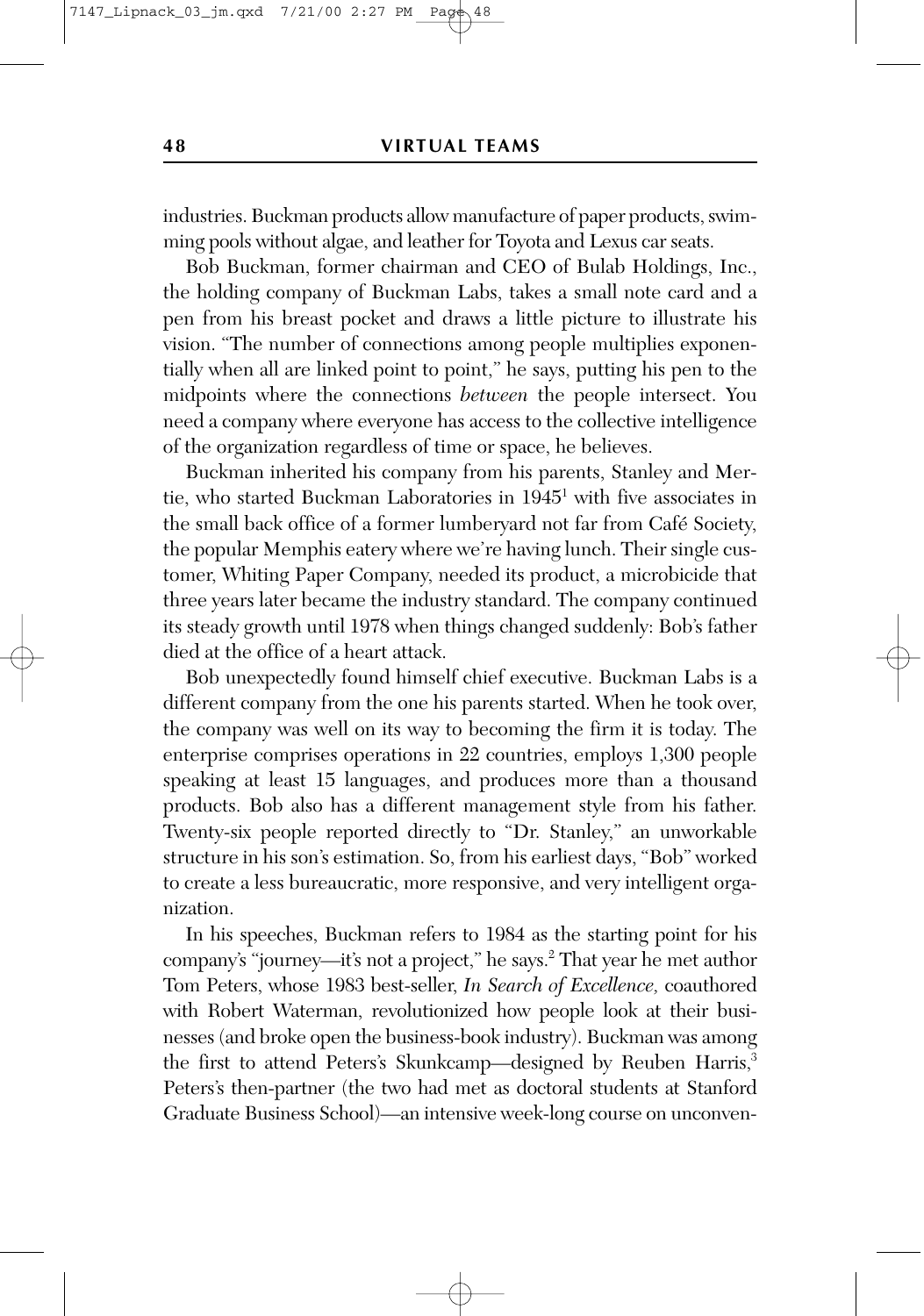tional business ideas. Buckman eventually sent most of his senior management to the program.

Fate intervened again in the mid-1980s when Buckman ruptured a disk that left him flat on his back for several weeks. His mind had been churning since meeting Peters and Harris, (who joined the Buckman board of directors in 1999) and he began experimenting. But when he found himself unable even to sit up, he realized that if he couldn't get to his office, he would be completely cut off from work. He wondered: "Why do organizations spend huge sums of money on systems that function only when people are in the office?" He not only characterized the lives of his executives, managers, and people in sales but also anticipated changes ahead.

Buckman came up with the idea that fit his immediate need and would catalyze the redesign of the company.

*He decided to put everyone online.*

His experiment proved so successful that everyone from Peters himself to Fast Company to Harvard Business School has written about it. HBS's case study describes Buckman's mission this way: "If he could connect people through a network, he could 'replace the depth of knowledge offered in a multi-tier hierarchy with the breadth of knowledge that is the sum of the collective experience of employees.' "4

In 1992, before the general commercial availability of the Internet, K'Netix, the Buckman Knowledge Network, was born, an online system that allowed everyone in the company to talk to everyone else anywhere at any time. In a pre-web era, it was a major challenge to get thousands of people around the world comfortable with logging in every day to solicit and contribute advice to people they rarely if ever saw.

The impetus for K'Netix was the desire to share best practices for solving customer problems. "We couldn't run Ph.Ds around the world fast enough at the speed that we needed," Buckman recalls. How did he do it? Buckman offered these thoughts on successful implementation from his twenty-first-century hindsight: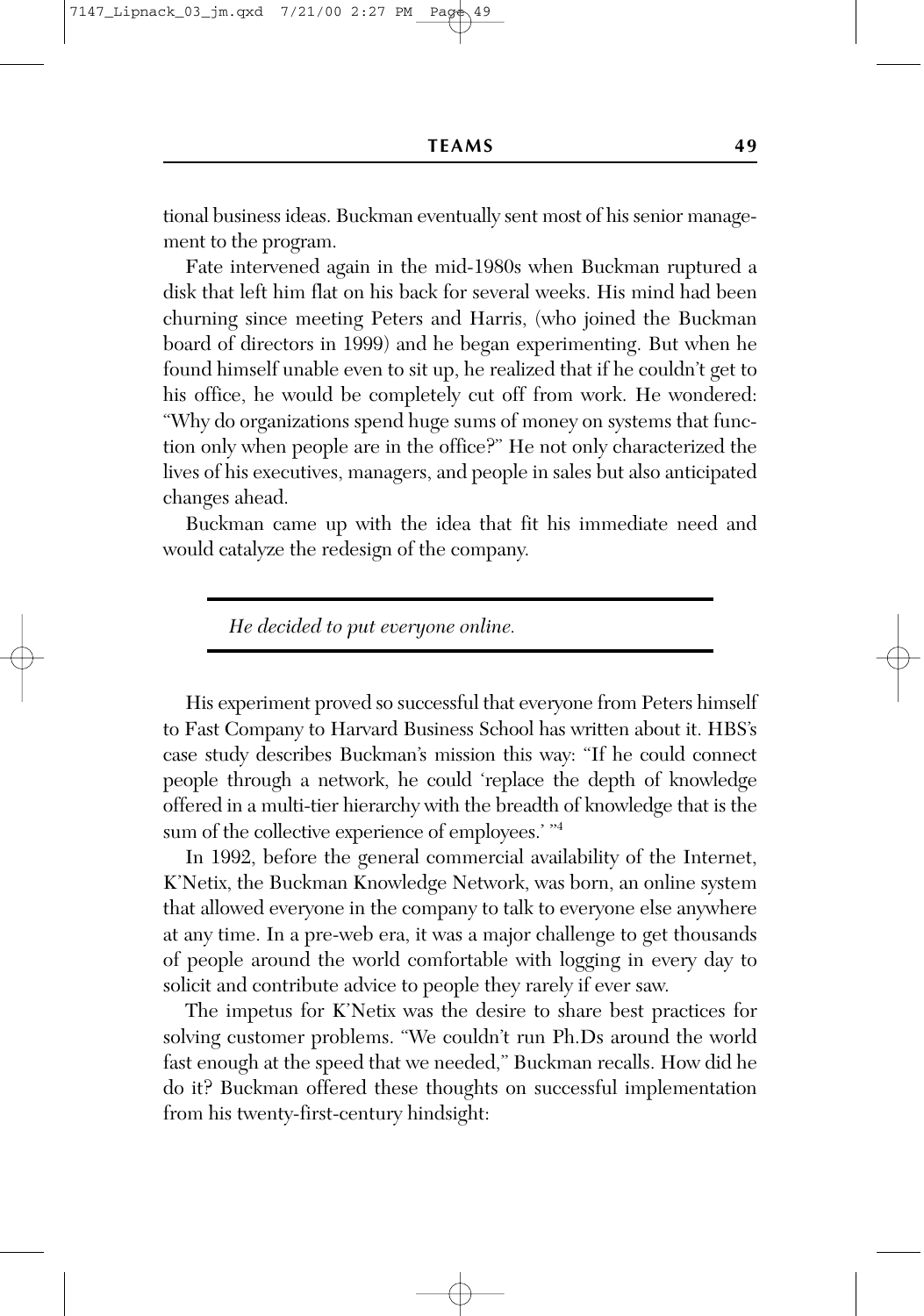- *Technology.* Everyone in the global Buckman network has access to PCs and laptops. When they travel, they can take "electronic first aid" kits with them, equipped with whatever they will need for where they're going (telephone connectors, adapters, and cables).
- *Free, unrestricted access to the Internet.* "We say, 'Go play, go learn.' People have to learn how to be comfortable with technology," he says.
- *Coaching and facilitation*. For the first several years, coaches regularly spent 12 hours a day online just helping people become comfortable. Today, every online discussion area has its own moderator, many of whom have gone on to invent their own ways of working online.
- *Culture change.* "It's 90 percent culture change and 10 percent technology," he says. "It's people who bring about the change in the way that they work."

Alison Tucker, now director of Global Media and Promotions for Buckman, is the company's original online coach and over the years has participated in each online innovation.

She says she spent "endless amounts of time online. I was learning to manage all these crazy discussions. When we started out, half the things going on were not business-related—people talking about their kids and their dogs. We've always been this global company, but people didn't have a chance to talk until this happened. We'd have chat sessions [realtime, online text exchanges] at 5:30 or 6:00 P.M. Memphis time with people saying, 'I have to go answer the phone or door.' People in Japan were telling jokes to people in Brazil.

"Our use was very high at the beginning while everyone was learning, and now it's leveled out," Tucker says. "The key thing is to be patient and advertise, advertise, advertise to your people. We didn't have anybody to learn from. And we still don't, but we're learning from each other."

The initial getting-to-know-one-another frenzy lasted for about three months before things began to settle down into scientific and business conversations.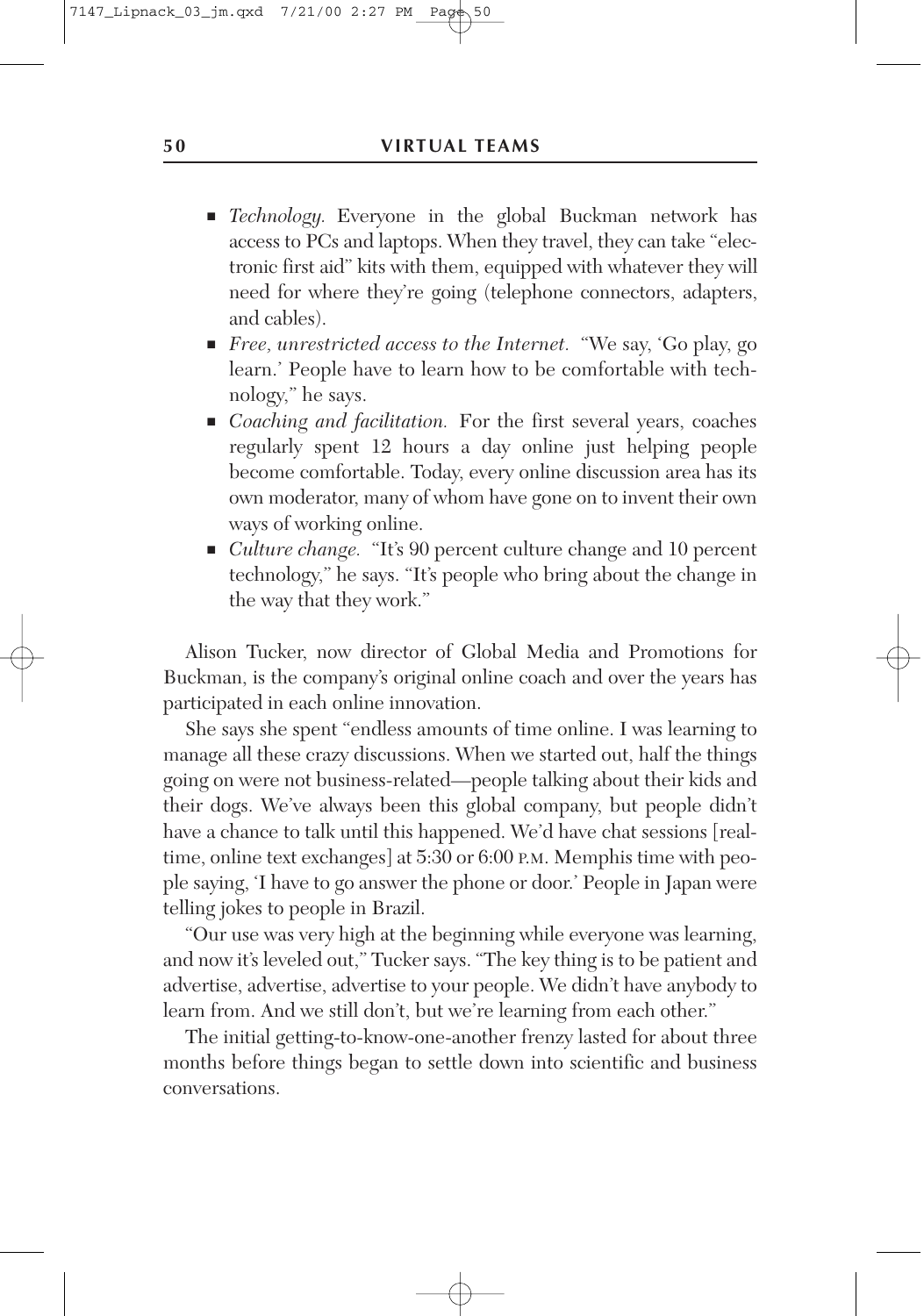To encourage company-wide participation, Buckman himself takes to the world circuit. He gives speeches on the role of knowledge transfer and his belief that the company's intelligence lies "between the ears of the people, not in some database." From the beginning, he has been an active daily participant. "It has to have unequivocal leadership at the top," he says.

For the first six months of K'Netix, the company ran weekly reports to see who was participating and who was not. Every Friday morning, everyone in the company received a report via e-mail that listed the people who had not logged in by the previous afternoon. Buckman himself sent messages to these people asking why they weren't online and whether they needed any help. The desire to be absent from the list was so strong that the reports were discontinued after only six months.

Soon, people were participating in dozens of knowledge-sharing meetings online. Customer problems that once took days to resolve could be answered in a few hours.

By today's stupefying technology standards, the Buckman global network was—and remains—fairly elementary. After its first five years using a cumbersome IBM network that required different codes for different countries, the company moved to CompuServe in 1992.

"We chose CompuServe because of ease of use," explains Tucker. It offers local dial-in numbers in all the countries where Buckman has operations. While other companies have developed complex groupware and knowledge management systems, Buckman chooses instead to outsource and buy retail. ("The only reason companies create their own systems today is ego!" Buckman says emphatically.)

CompuServe, now part of its former arch rival America Online, also offers simple software for online discussions, called *forums.* Each forum is on a separate topic, and any authorized person can read and post messages. Because it captures everything electronically, the system maintains its own ongoing discussion history that can track decision making and problem solving. Buckman has numerous forums on topics germane to its business, including everything from customers to strategy to new product development. The forums are portable; when Buckman switches platforms again to Internet newsgroups the forum topics continue.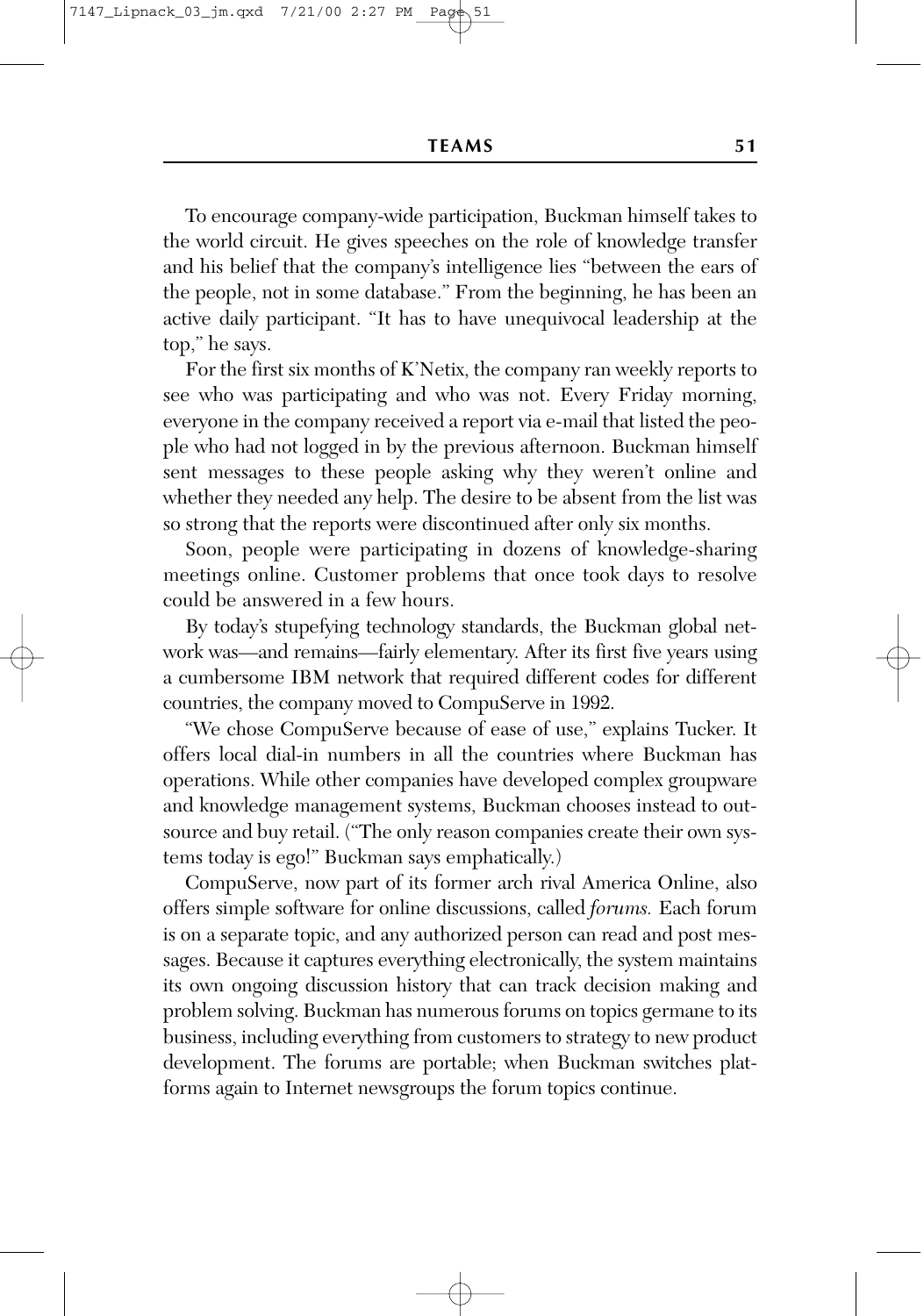#### *From Drums to Advice*

Steve Buckman (Bob's cousin), now the Buckman Labs' CEO, recalls how different customers are today from the past. "Fifteen years ago, they said, 'If you don't make it, why are we talking to you?' Now they say, 'We know you don't make it but go find it, buy it, and make it work.' We're really an intermediary."

Buckman Labs' customer, SAPPI, an Italian papermaker early to automate, is planning a new system to bring out a new grade of paper in South Africa. "They sent a simple e-mail with their query and they got back 10 articles on how to do it. They were just amazed we would do this for them. Customers want us as consultants on how to solve their problems, but they also want us to bring in the product. We don't want to have to go three different places to solve the problem, procure the chemicals, and implement it in their production system," Steve Buckman explains.

The company's business model is maturing. As products become commodities, a company like Buckman "just can't pump things out quickly enough. We're all selling the same kinds of chemistry," says Sheldon Ellis, vice president of the Bulab Learning Center. Today Buckman is also a service company where knowledge is the capital. "We actually can make more money solving problems and handling processes for customers than shipping drums [of chemicals] alone," Ellis says.<sup>5</sup>

In May 1997, Bob Buckman asked Ellis to pull together a plan for the Bulab Learning Center, where education and training can be delivered to the Associates anytime anywhere in the world on an as-needed basis. "Bob said he wanted the Learning Center operational in less than a month," Ellis recalls. "I went to two folks from the Knowledge Transfer Division [knowledge management and information technology groups] with business skills and said, 'I'm asking you to leave what you're doing and get on the ride of your life. This will be the coolest thing you've ever done.'

"We built the architecture then plugged in everything we could find. I was reading how to do [Lotus] Notes development on a tour bus in Mexico, and my modem burned out, so I had to have a new one FedExed. We worked day and night and threw a lot of things together very, very quickly."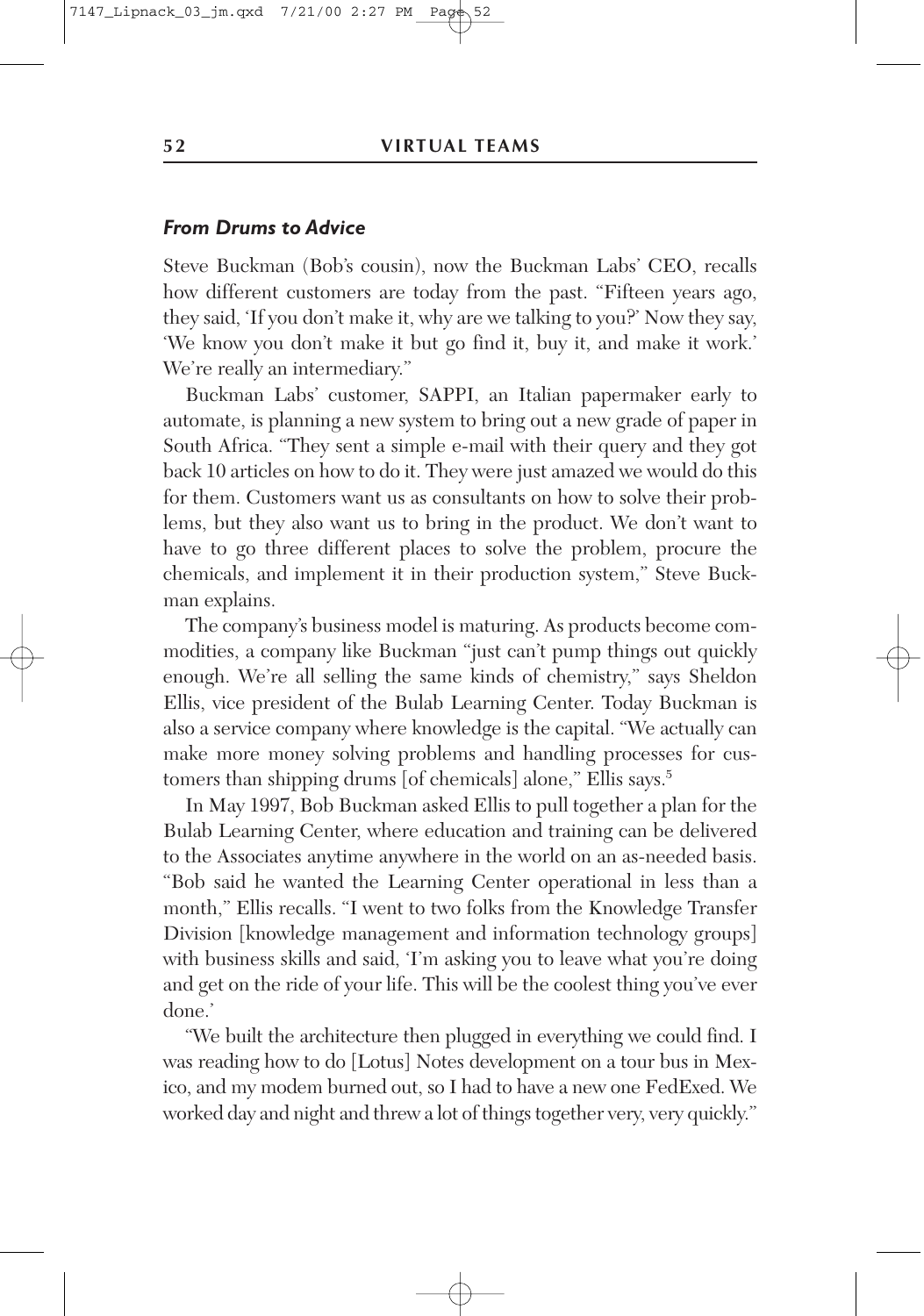Three-and-a-half weeks later, Bulab Learning Center is operational with 75 courses available online.

Today the Learning Center employs 10 people from Asia, South America, and the United States who speak 11 languages and come from a variety of specialties: a chemical engineer, an agronomist, a computer scientist, a papermaking scientist, a political scientist, and a Spanish linguist. Among their many ambitions is one to make the site fully accessible in the company's four principal tongues—English, Spanish, Portuguese, and German. "There aren't many others trying to do a multilingual, academic, technical, personal/professional, career-development, learning-center web site," Ellis says.

They offer "knowledge" in many media, including traditional face-toface courses with hard copy (they call it "standup"). The Learning Center produces thousands of CDs, offers 500 online courses through partnerships with 20 universities, stores countless presentations and documents, and is developing new ideas by the day. "We're constantly taking things up and down," as Ellis puts it, regularly trying things out on the site.

"Philosophically we're going to more contextual learning," Ellis says. "Instead of long classes, we're developing just-in-the-nick-of-time learning nuggets around what people need to know." They're also setting up communities of practice that offer, for example, the group of microbiologists across the company "a voice and a platform and mechanism to be able to build" the tools they need. "We're creating virtual places for people to learn." By redefining the approach and radically lowering the cost of delivery, Buckman is now able to offer the courses free to the students.

#### *The Culture Shop*

Edson Peredo, the company's president and a Brazilian who ran operations there for many years, describes himself as "not a fancy user but a frequent user." Peredo believes that cultural barriers "will be there for years to come," preventing people from using technology to its greatest advantage. "Most of my people still prefer face-to-face or at least a phone call. Perhaps this is due to the degree of trust and sensitivity about information that goes across the table or phone line. But as far as transferring information, I wouldn't give that up for anything," he says citing how he just down-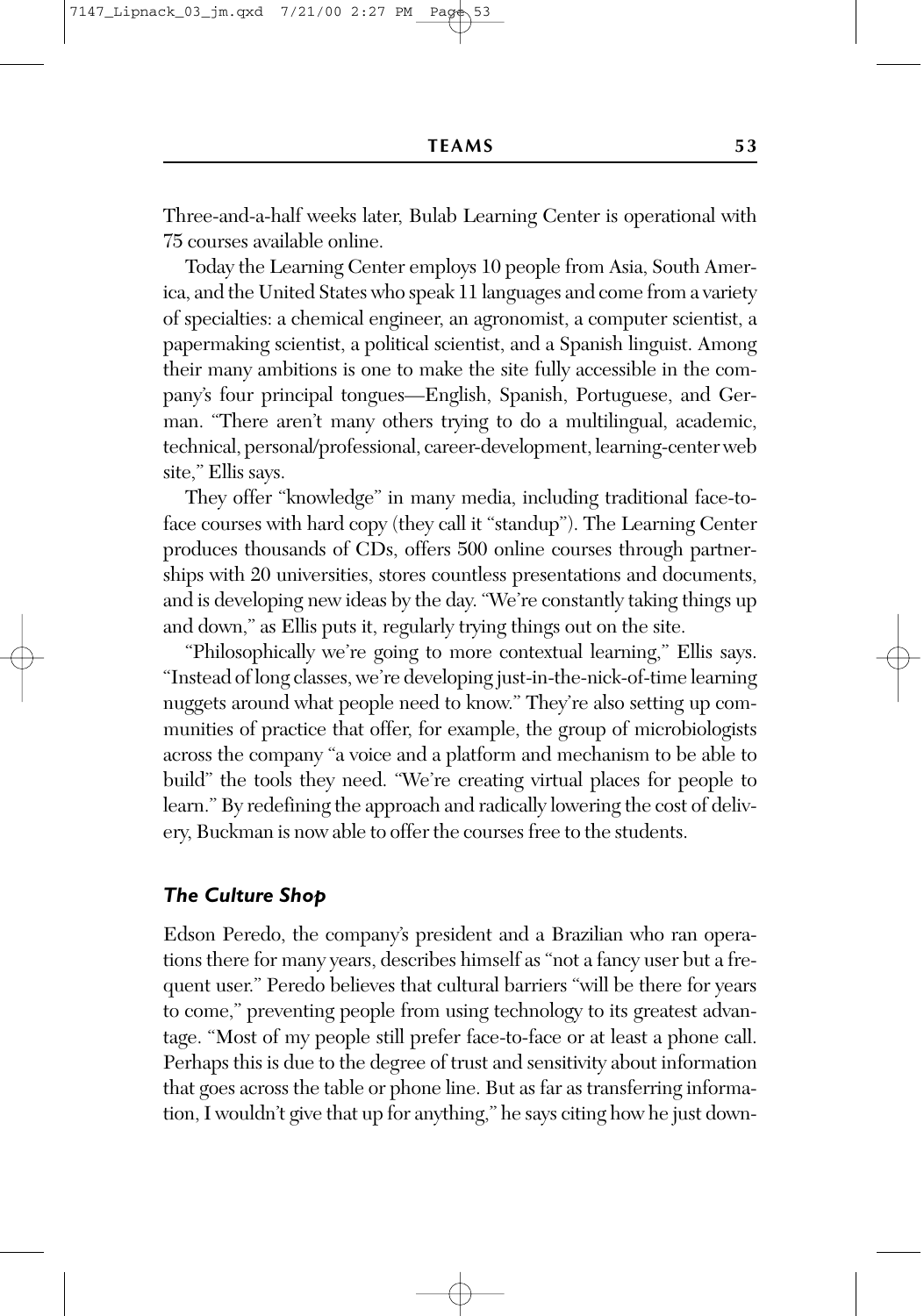loaded a 45-page document. "Next week someone will be asking me about the specific document and I can say. 'Yes, I've seen it,' and that's how it benefits my work."

And just the month before, he called on a customer in California whom he had been e-mailing. "I felt like I'd been there before, I know these people and we're not strangers to each other. We exchange notes and pictures over the Internet, and you quickly find commonalities between you and your customers. Without our culture, that would not be possible. You would have to sit down for days to have the same relationship."6

Mark Koskiniemi, vice president for Human Relations at Buckman Labs, is thinking ahead about how to expand learning in the organization. "We can do it by hiring the latest and greatest graduates. But then what? That led us to distance learning and distributed learning that really have for the first time knocked down the socioeconomic barriers to education. We've leveled the playing field from Canada to Brazil to South Africa. The next step is for our associates to continue to grow and learn and educate themselves, then to refresh our education for ourselves and our children. You never know where the new knowledge is going to come from. The Bulab Learning Center has been created to fill the gap.

"There's a really important 'watch out for.' Don't expect the technology to do it all itself," Koskiniemi says. "It's culture, culture, culture. Top management has to support it; they lead by example. Bob is pushing the frontier with tools that we're providing. People who can use the tools get promoted. You don't need to bankrupt yourself on technology."

#### *Customer Benefits*

Although he is an engineer and a statistician (undergraduate degree from Purdue University in chemical engineering and an MBA from the University of Chicago), Buckman sounds at times like a communications theorist. For people to be effective, Buckman says, they need information that increases their "Span of Communication" and thus their "Span of Influence."7 "Technology will allow you to change the 'Span of Communication' of an Associate, but it takes culture change to effect an individual's 'Span of Influence,' " he says.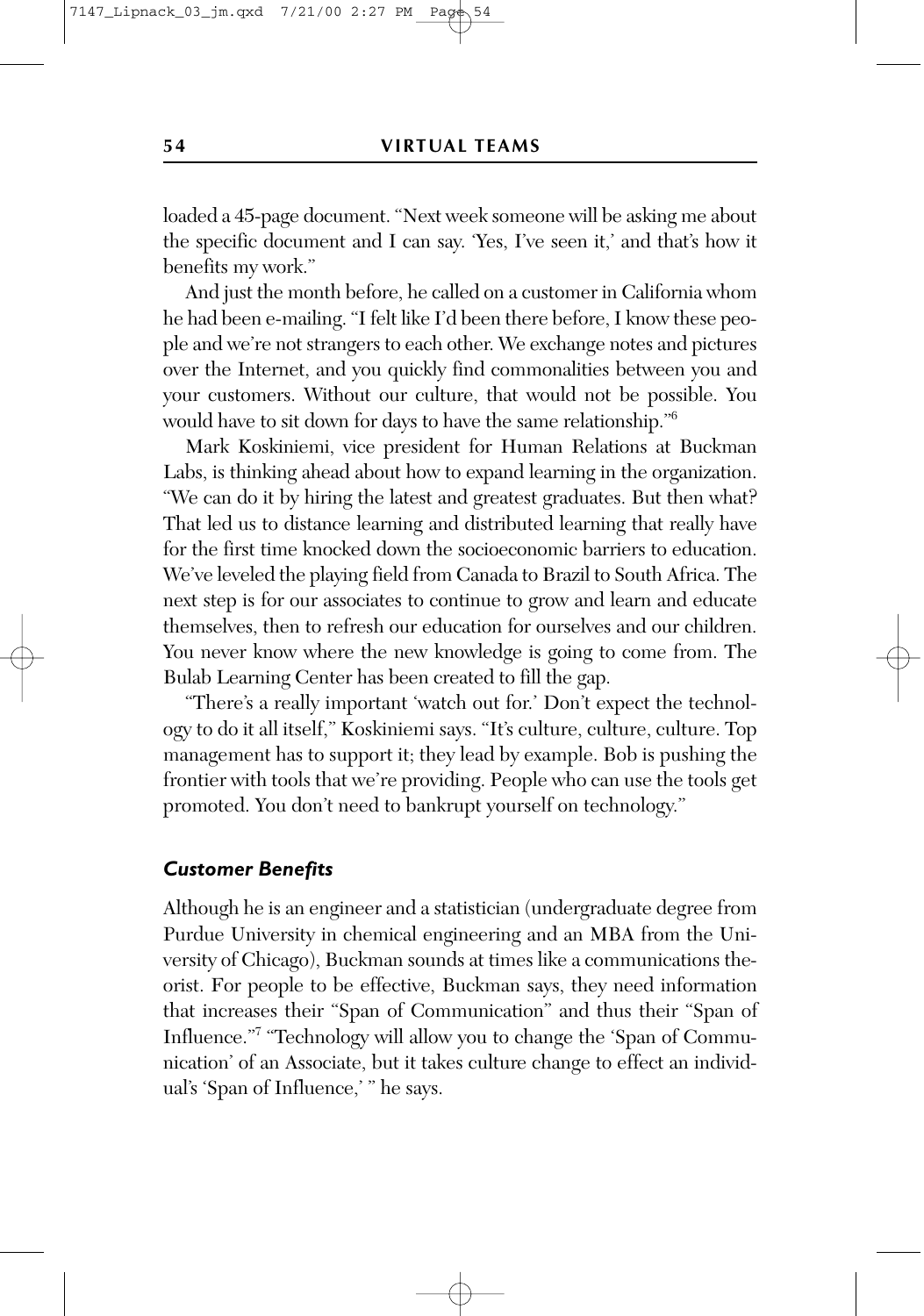"The speed at which you can communicate defines how quickly you can make money," Buckman says. "If I can respond to a customer in six hours anywhere in the world at any time, that's a competitive advantage. As the speed of communication increases, customer response time moves toward instantaneity [a Buckmanism]. That redefines competition. Any entrepreneur in the world will understand that."

Buckman says that to unleash the power of the individual, everyone has to "radically change their span of communication, and I mean radically. Anyone should be able to talk to anyone else inside and outside the organization. We want to close the gap with the customer. How do we increase our cash flow with the customer? By increasing our power on the front line. But that can only happen if the individual has good Spans of Communication and Influence."

Buckman's goal is to have 80 percent of the company "effectively engaged on the front line," that is, directly connected with customer needs. "If you're not doing something useful for a customer, why are you here?" He has only a few percentage points to go before having quintupled the number from 16 percent in 1979.

A company like Buckman is the latest in a long line of innovations centered on small groups working together. As a species, we've been working on this form of organization for a long time.

### **Team 101**

Over thousands of years, human life has spawned myriad small groups. To see what is special about *teams* we need to understand what's common to all small groups. Then we can see what's particular to virtual teams.

Luckily, researchers show considerable agreement on how teams differ from *groups—*even if their precise definitions of them contrast.

#### *Small Groups*

Today, a very clear model of small-group characteristics stands with considerable consensus behind it.<sup>8</sup> Indeed, the general framework established in the mid-1980s has enjoyed a decade of testing and exploration.<sup>9</sup>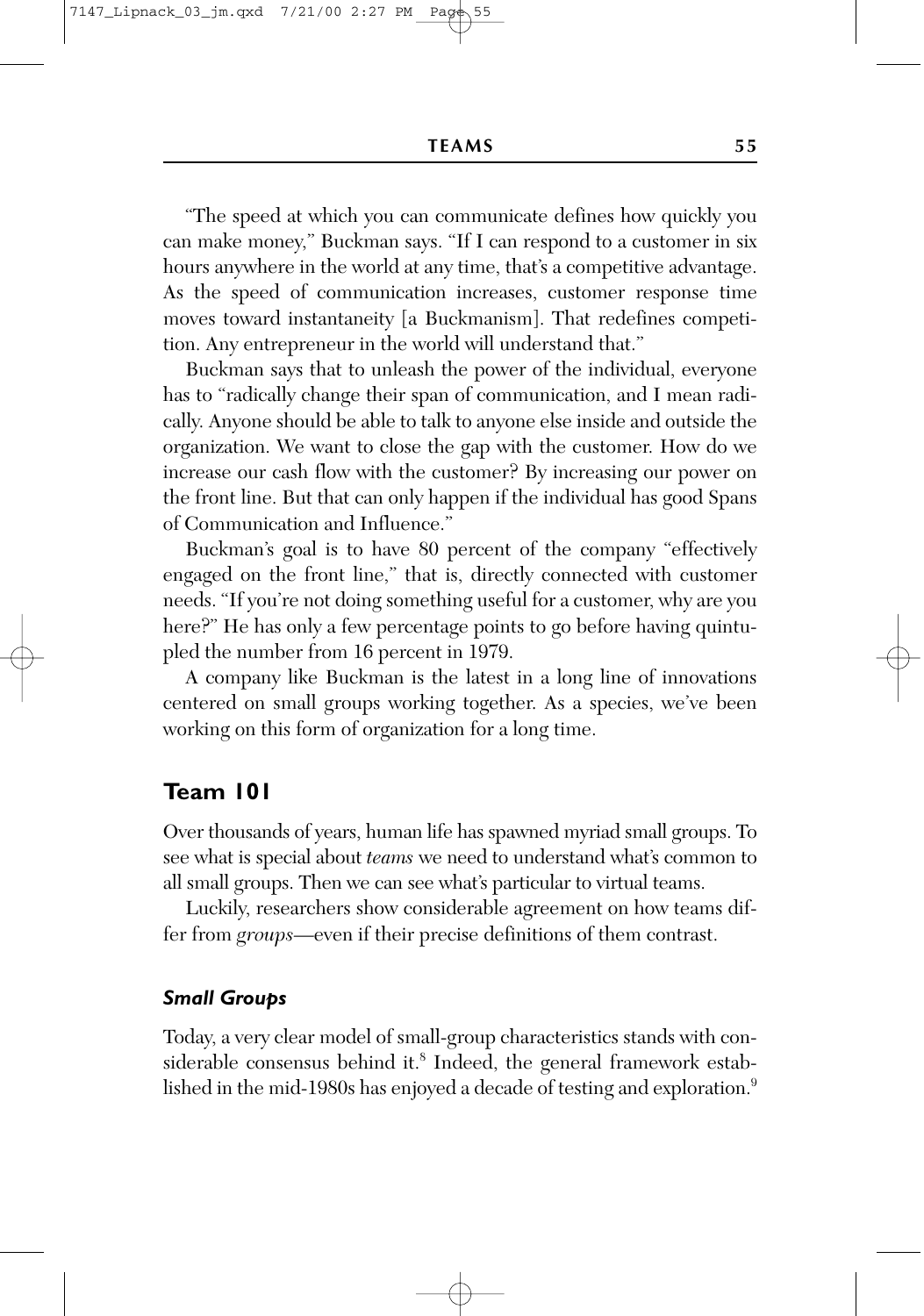- Two or more individuals
- Interaction among group members
- Interdependence

This leads to a very short three-word definition of a small group:

*Individuals interacting interdependently.*

People become a group by virtue of doing things of mutual benefit together. A small group is *not* a random collection of people, like a crowd crossing a street or passengers on a plane. *Groups* of people have more; they have an interrelatedness and a common motivation that adds up to more than just a bunch of individuals.

> *A collection of people becomes a group when the whole is more than the sum of the parts.*

It is very rare that a new small group arises out of nowhere. Usually, small groups arise from preexisting ones—the CFO network that grows out of a multinational finance organization, the pickup basketball team that follows the playground building project, the book club that grows out of the "art crit" group that grows out of the 50-something students at Massachusetts College of Art. Most small groups are part of networks and other larger organizations.

Individual *members* of the group define its boundaries. What allows people to say they are "in" the group while others are "out"? People who are on an e-mail distribution list establish themselves as members of that virtual group. If you are not on the list, you are not a member. Membership, as recognized by insiders and outsiders alike, gives a group its essential boundary.

The second element of small groups is *interaction—*people connecting with people. Communication, the means of connection that provides pathways for human relationships, is inherently a shared activity.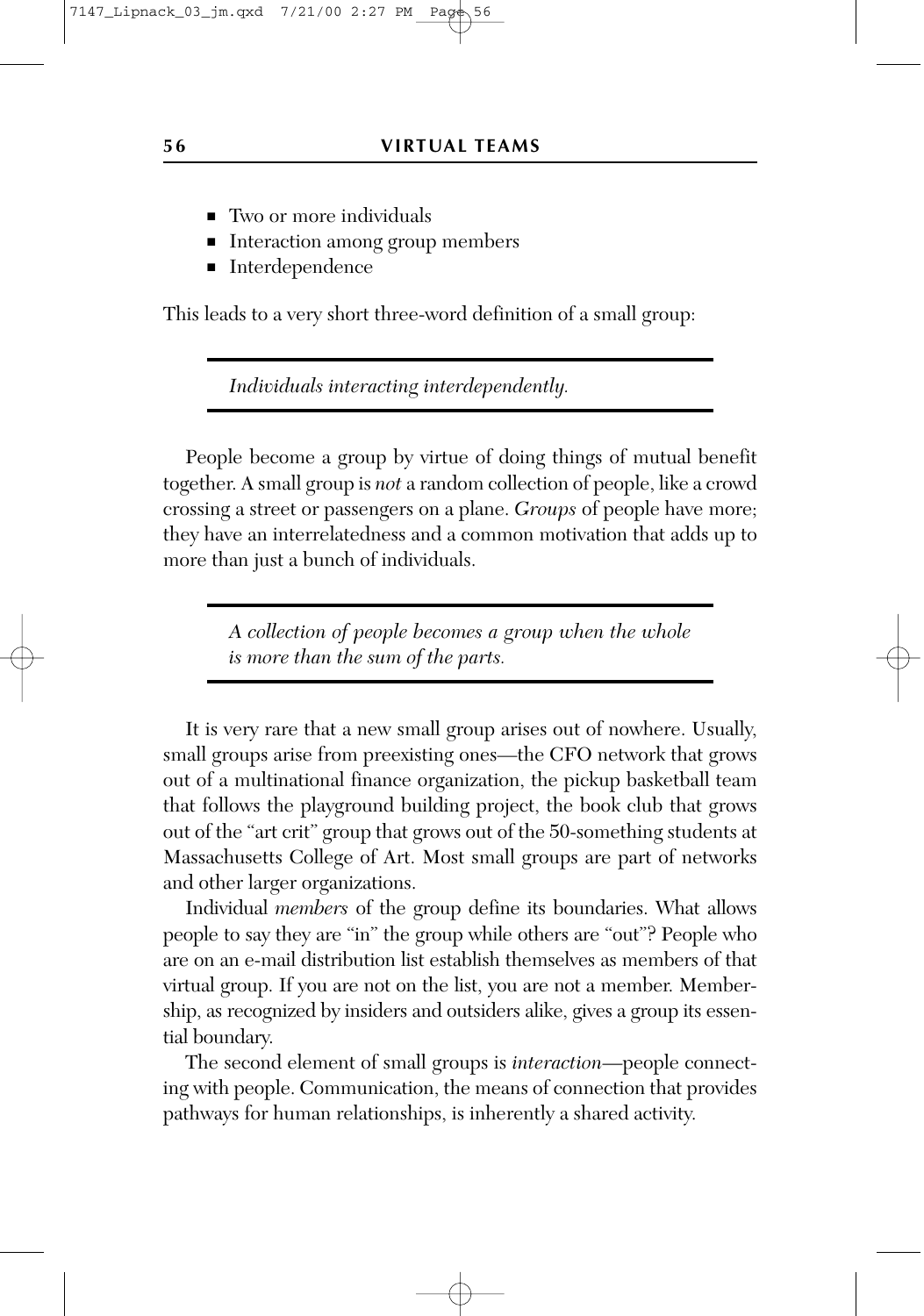The third element is *interdependence,* which means what many people think of as "unifying purpose" or "shared goals." Interdependence joint purpose and shared motivation—is essential to form individuals into something more, a group. The words *individuals interacting* are not sufficient to define a small group.

*Synergy* is the word Buckminster Fuller popularized to describe the "something more" characteristic. In virtual teams, ephemeral synergy arises from purpose pursued.

"We put the 'x' in dot-com" reads the in-joke marketing message among members of a product management group. Nonsense, anyone else would say. Not at all, replies the team. The "message" erupted in one of countless exchanges about how to position the product. The *x* itself then became a verb. For this team, "x-ing" something means applying the product's power to it.

Language, first invented in the earliest forager camps, continues to evolve all the time in groups today. Acronyms, stock phrases, and in-jokes are verbal indicators of group cohesion. Our company affectionately refers to our early product development stages as "hops." We collectively speak millions of dialects, whether in the small towns of Sicily or the web rooms of software development groups. They are our common tongues.

For millennia, small-group communications means that people talk to one another face-to-face, using the medium of sound waves traveling through air. We are genetically programmed to assume that most smallgroup communication is face-to-face. But reality is changing.

> *The move to virtual work is the most dramatic change in the nature of the small group since humans acquired the capacity to talk to one another.*

#### *Tasks Mean Teams*

What are teams? The step from small groups to teams is short and simple. Both the scientific literature and the popular press express the distinction in the same clear way: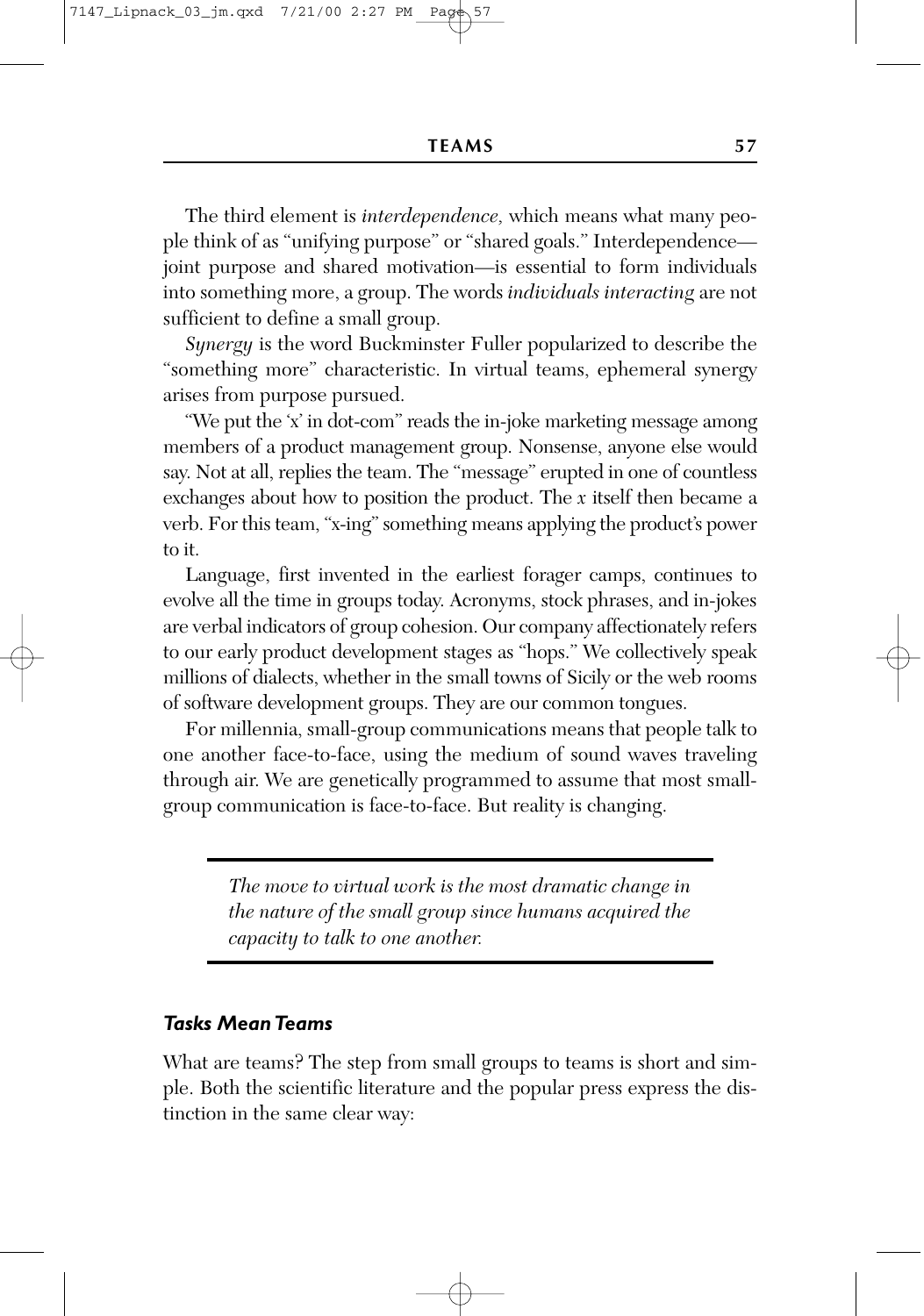*Teams exist for some task-oriented purpose.10*

Orientation to task is what distinguishes teams from other types of small groups. While all small groups carry out tasks to some degree (as well as make decisions and support social interactions), task *is* the primary focus for teams. All other aspects are ancillary.

While purpose is fundamental to all groups, teams are specifically, deliberately, and invariably about results. Tasks are the work, the common process, that leads to results, the joint aspiration at the end. When they set goals, teams project their results and commit to the tasks required to carry them out.

Tasks also create team boundaries. Certain members with special skills must be part of the group for success. Different members shape and reshape the purpose and tasks of the group. Indeed, the goals and tasks often exist before the team identifies its members. The feedback loop between task definition and appropriate membership becomes a core defining process during a team's early development.

While task distinguishes teams from small groups, boundary-crossing differentiates traditional teams and virtual ones. It is the day-in-and-dayout reality of communicating, interacting, and building relationships across space, time, and organizations that makes teams virtual.

### **Four Ages of Small**

We once had a cat named Small, named for E. F. Schumacher's famous dictum (and book), *Small Is Beautiful*.<sup>11</sup> When it comes to people organizing effectively, small is indeed beautiful—and very old.

Over the ages, we have become increasingly adept at being in small groups. When hierarchy came along, people did not stop meeting and performing in small numbers. When bureaucracy evolved, hierarchs did not throw down their scepters and call it a day. Industrial bureaucracies depend upon the small groups that populate their ranks and levels. While developing its own signature characteristics, each age also incorporates essential organizational features of the ones before it.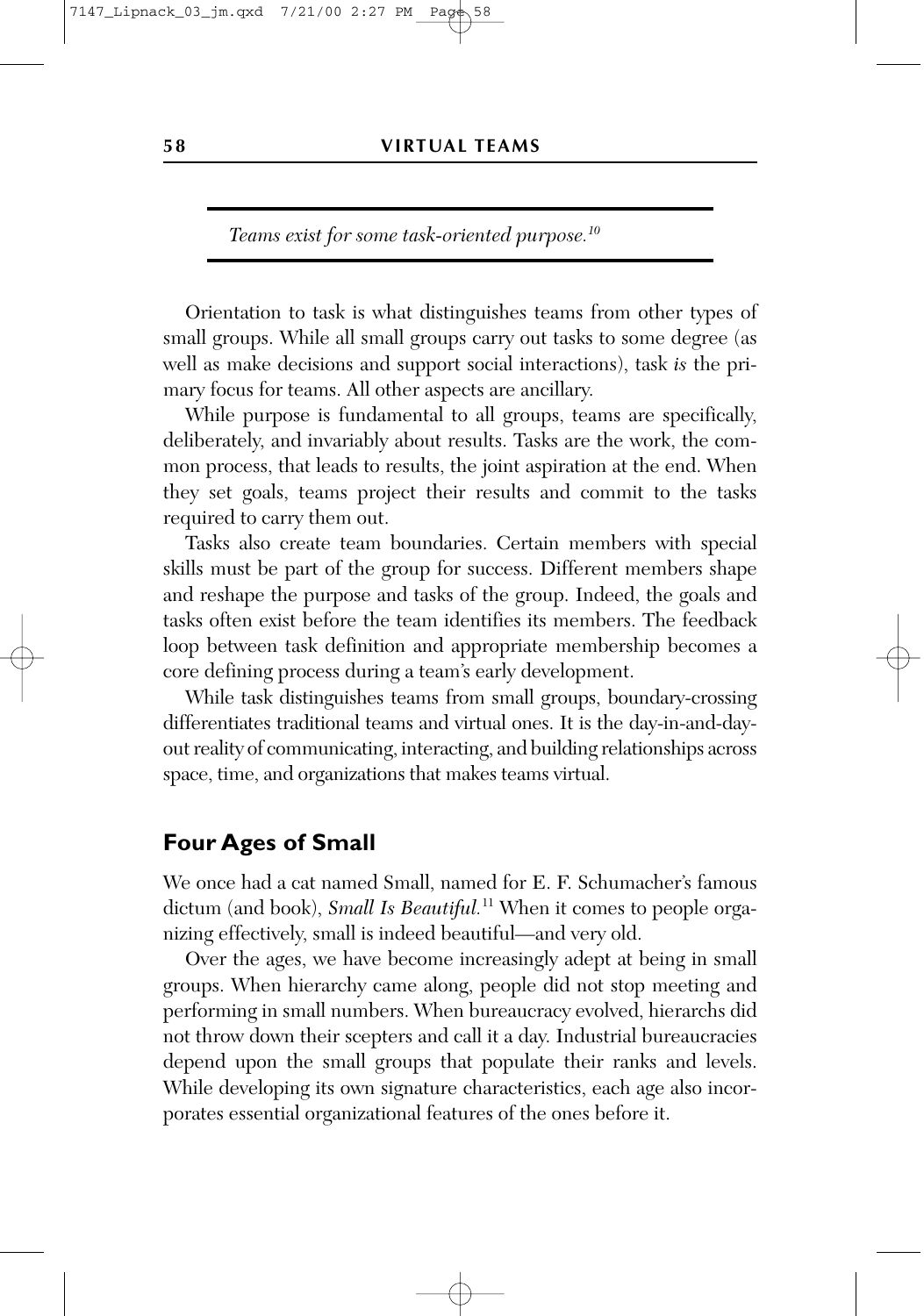*Networks, the organizations of the Information Age, incorporate aspects of their predecessors: levels of hierarchies, specialties of bureaucracy, and clear membership of small groups.*

Old forms do not, however, endure unchanged. With each new age, new versions of old forms supplement the organizational repertoire. In our most basic everyday life, we are shaped by human experience millions of years old. Awareness of our long history in small groups (Figure 3.1) offers a bountiful source of experience to call upon as we spread our virtual wings. It's in our social DNA.

#### *Families and Camps*

The mobile family, foraging to survive, is the basic social unit of the nomadic era. Relatively small, these families were partly self-sufficient and partly interdependent with other families. Together, they periodically set up camp in larger groups. Once in the camps, task groups naturally took shape. Hunters, gatherers, and traders joined forces according to circumstance and need.

|                           | <b>Nomadic</b>                                | <b>Agricultural</b>                          | <b>Industrial</b>                                | <b>Information</b>                               |
|---------------------------|-----------------------------------------------|----------------------------------------------|--------------------------------------------------|--------------------------------------------------|
| <b>Families</b>           | Mobile family                                 | <b>Extended family</b>                       | Nuclear family                                   | Diverse family                                   |
| Task<br><b>Teams</b>      | Gatherers<br><b>Hunters</b><br><b>Traders</b> | <b>Farmers</b><br><b>Herders</b><br>Artisans | Position<br>Specialty<br>Professional            | <b>Virtual</b><br>Teams                          |
| Social<br>Groups          | Health<br>Leisure<br>Friendship               | Castes<br><b>Classes</b><br>Religious        | Associations<br>Special interest<br><b>Clubs</b> | Electronic groups<br>Virtual<br>communities      |
| <b>Decision</b><br>Groups | House heads<br>Camp councils                  | Rulers, elites<br>Military units<br>Owners   | Legal<br>Representative<br>Committees            | Direct<br>participation<br>Virtual<br>government |

**Figure 3.1 Four Ages of Small Groups**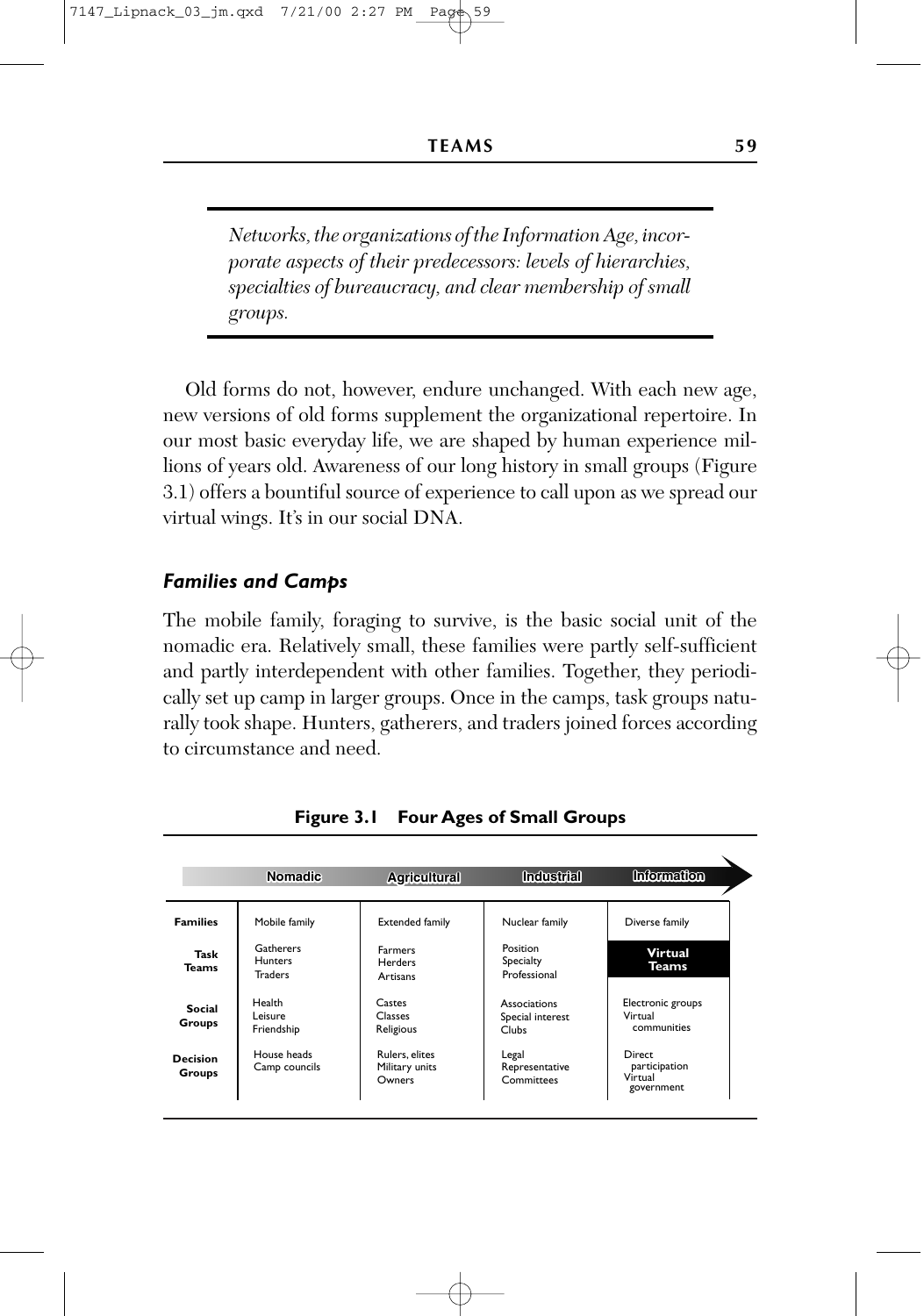*The first teams were task-oriented groups in nomadic era camps.*

Camps also stimulated relationships outside the family. These *nonkin affinity networks,* as the anthropologists call them, allowed people to have friends, share information, extend healing, encourage hobbies, enjoy leisure and recreation, and participate in adventures. Without cooperation across kin lines, humanity never would have gone beyond subsistence. These "virtual" kinships, what anthropologists call *fictive kinships,* were critical to human progress—and remain so.

#### *The Agriculture of Groups*

In the agricultural era, families grew larger and more extended. Farmers and herders, the new economic task units, crowded out hunters and gatherers. Skilled toolmakers evolved into artisans. With them came masters of the trade with their own small shops and apprentices. Society stratified into castes and classes. Religious groups proliferated as common spiritual lives integrated larger communities inhabiting bigger societies.

The great organizational structures of this time were ruling elites and military units. To protect land, agrarian settlements marshaled military hierarchies to coerce people.

But organized violence was not the only contribution of this age. The invention of hierarchy brought along a positive development: clear efficient authority structures with ranks and small group units combining into ever larger units. This innovation of multilevel social structure was a great leap forward in the human capacity to organize large numbers of people.

At the same time, the first cornerstone of capitalism was laid. Military and religious leaders became owners of land previously held by the groups who lived on it. In economic terms, ownership reverberates to our own day as the ultimate source of coercive authority—the right to hire, fire, and sell.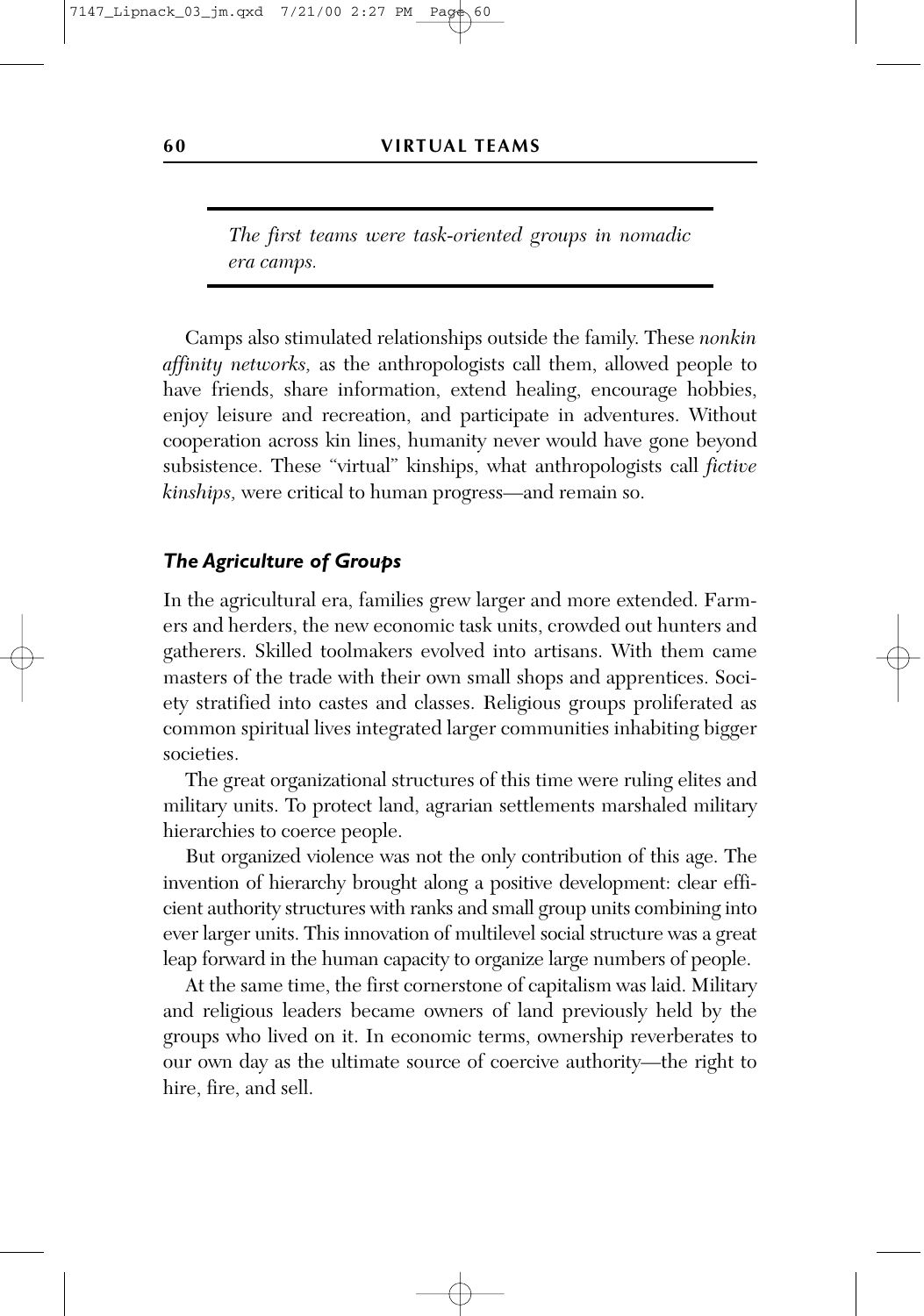This timeless feature is the bedrock of hierarchical rights and responsibilities in companies. Executives confront an apparent dilemma when they try to team with one another because by their nature they are hierarchical decision makers. They actually have a dual nature—hierarchs who are guardians of supreme power and team members who are partners in power. Executive groups find it particularly difficult to be effective task teams.

#### *Organization as Machine*

In the Industrial Age, the typical family size shrank again, becoming more nuclear. While remaining key in society, the family abruptly ended its preeminence in the economic domain.

Instead, segmented, specialized work ruled. Task-oriented bureaucratic units became the basis for economic gain. Rules bound replicable operating units. The units in turn aggregated into larger mechanical processes that produced predictable results. Society viewed small groups of all sorts as interchangeable, replaceable parts of the machine organization.

The great social invention of bureaucracy is formal representation under law. Here, small groups stand for larger communities of people. New organizations defined by constitutions, laws, policies, and procedures created numerous bureaucratic small-group structures—from supreme courts to city councils.

#### *The Information Era Small Group*

At the dawn of the third millennium, increasingly diverse styles of families proliferate. The nature and role of the family are hot topics. Families are again a significant economic unit, not just as consumers but as joint ventures with two or more income streams.

At work, distributed, decentralized, flexible organizations are replacing colocated groups. The technological capacity to share information and the staggering increase in the ability to communicate provide fertile soil. *Virtual teams,* the new boundary-spanning, task-oriented working groups born of the Information Age, abound.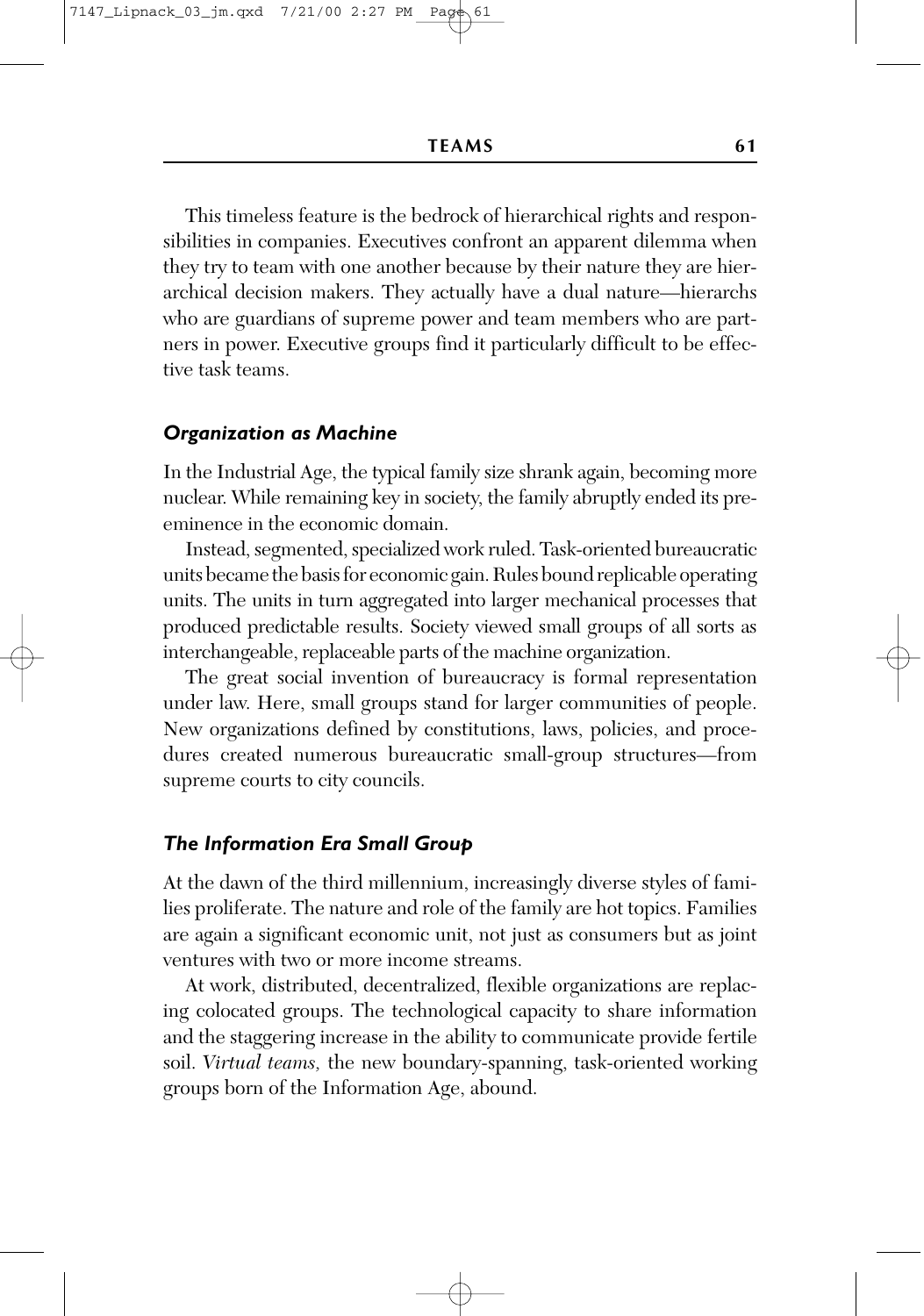# **Crossing Boundaries**

Buckman Labs is a sea of virtual teams that constantly form and dissolve. To solve a customer problem, a global virtual team comes together without anyone chartering it. The group includes anyone in the company who chooses to participate on a particular topic. When the discussion is over, the virtual team disbands.

Buckman's teams are quite different from traditional task groups comprising people from the same organization functioning in the same place at the same time—the conventional nine-to-five office and the assembly-line seven-to-three shift of industry.

We need some coordinates to explore the new type of team in this unfamiliar terrain (Figure 3.2). One dimension *is* familiar: distance over space and time. Another less obvious but extremely important perspective is that of organizational "distance."

Virtual teams come in different varieties, each with unique characteristics, that require nuances of behavior to be effective.



#### **Figure 3.2 Varieties of Virtuality**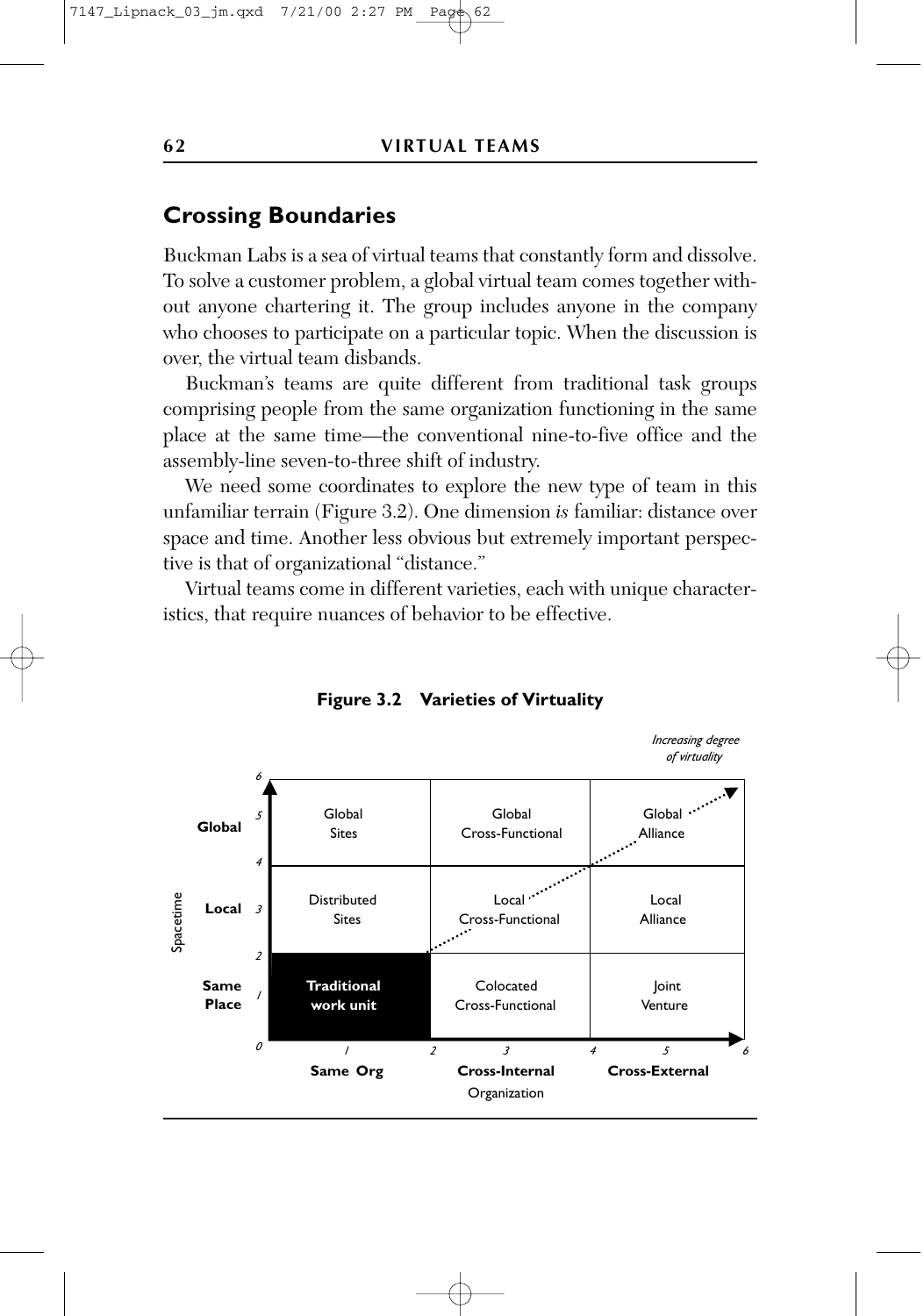#### *Distributed Teams*

*Distributed teams* comprise people in the same organization who work in different places. They may operate interdependently, as is the case with Buckman Labs' research and development operation, distributed across all the company's sites. This contrasts with the branches of Fleet-Boston's First Community Bank, which operate relatively separately albeit under the same brand.

Teams with members in different places clearly have to solve the distance problem, and the further away, the bigger the distance problem. Perhaps just one person is situated remotely. Perhaps several are. Sometimes everyone is in a different place. It's all relative.

The ability to work at a distance reshapes the traditional headquartersfield relationship. Under the old model, site managers belonged to the same organization but rarely worked as a team. Indeed, branch offices, one familiar example of de facto distributed teams, often are encouraged to compete in a system that pits one against the other in the effort to maximize output and beat quotas.

When branches work together, however, they form virtual teams of people in the same organization situated in different places. The 47 branch managers of First Community Bank formed a team among themselves to address common service issues and to develop cross-branch priorities based on their own needs and shared learning. Branch teams face the same problems of crossing space and time as more organizationally diverse virtual teams. Local intergroup boundaries are sometimes more difficult to bridge than more distant affiliations because of competition over contiguous organizational borders.

Even if not distributed in space, virtual teams can be spread out in time. Teams of shifts and groups of managers and professionals-on-the-move share facilities—people in the same organization who use the same place at different times—but are not really colocated.

#### *Cross-Organizational Teams*

In traditional Industrial Age–type colocated teams, people worked side by side in the same space at the same time on interdependent tasks for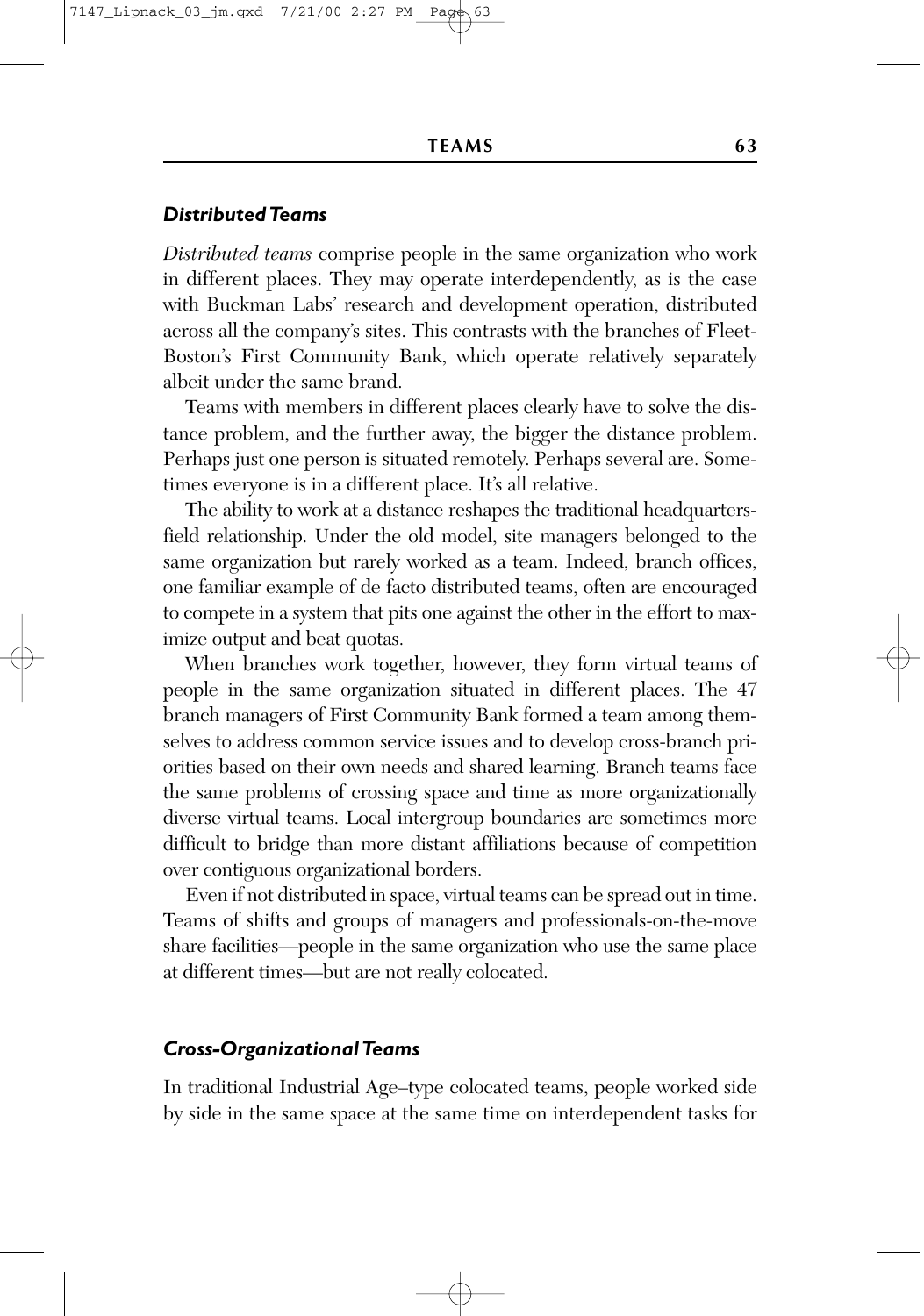the same organization. Several decades ago, even before the new communications technologies were widely available, one form of virtual team began to appear: the cross-functional team.

Today, cross-organizational teams are common. They comprise people from different organizations who work together in the same or different places. At Buckman Labs, an informal group of people—who number between 4 and 15 according to Buckman Lab's Alison Tucker all work in Memphis, but for different Buckman organizations. Though their task is to brand the company's products, only some members of the team are from marketing.

In the classic cross-functional group, experts and stakeholders come together to solve problems or seize opportunities that require cooperation across organizational boundaries. Shell's Strategic Initiative Teams (see Chapter 2, "Networks"), which come together physically to develop a new organizational strategy for the 100-year-old company, include geophysicists, financiers, marketeers, production superintendents, executives, organization development consultants, and boilermakers. They continue their regular jobs while devoting the equivalent of another full-time job to the new Shell initiative.

As organizations span greater distances, the option to colocate people shrinks even as the ability to work at a distance grows. Relocation itself is increasingly difficult because of people's unwillingness to move and spiraling costs. Shortening project time frames underscore the lack of cost justification for moving people. Today's teams *must* form while remaining spread out.

#### *Double Whammy*

Of greatest challenge are those teams that are both distributed and crossorganizational, involving people from different organizations who work in different places.

Most work combines a pattern of individual and group tasks, time spent working alone and time spent working with others. For most virtual teams, *synchronous* interaction—shared time—is a scarce resource, whether face-to-face or at a distance. For best results, time together is planned, prepared for, and followed up on.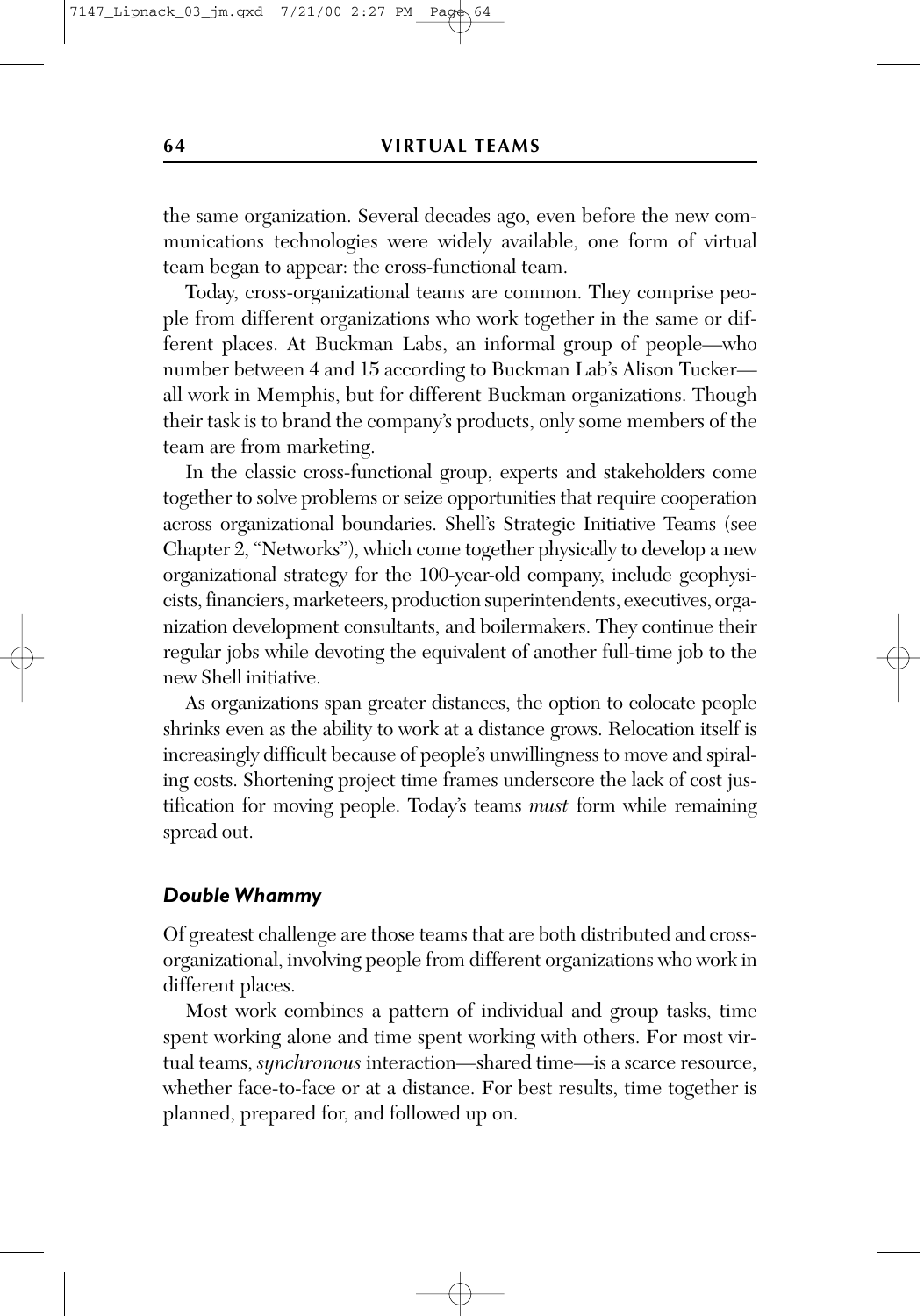Time creates a complication that not even instantaneous communication can solve. As distance and time-zone crossing increases, the window of synchronicity in the workday compresses. New England is six hours behind Europe, and people in California leave work just as their counterparts start their next day in Japan. Even when real-time interaction is possible technically, it may not be practical.

Without face-to-face or other real-time interaction, this extreme but increasingly common form of virtual team tests the limits. How it deals with contentious issues virtually is as important as how greatly it shines in sharing information and solving technical problems.

#### *How Virtual Are You?*

Do you participate in or know about a virtual team? Where would this team or others fit on the two cross-boundary scales in Figure 3.2? Use the numbers along the side to mark judgments you make. Multiply the two scores to create a simple "virtuality index" for comparing different teams and networks.

Is there a starting point for boundary crossing? "Headquarters and field" typify the common pattern of distributed work. "Here" may be the organization and place where the leader sits, where the bulk of the team has workplaces, and/or where the sponsor or support system is located. Increasingly, however, no place is home (the zero point of each dimension), and everyone is relatively virtual. Then it is especially important to quickly open and populate an online place to contain the team's identity.

Consider all the members and stakeholders in your example group. Note where people are located to see the boundaries that the team crosses. Think about the impact of distance on a person-by-person basis to assess the likely frequency of face-to-face contact and the relative cost of the team getting together. The 50-foot rule (Chapter 1, "Why") suggests that people have to be very close together to gain the advantage of spontaneous interaction. Beyond that close range, cost and travel time increase with each greater distance. When people are face-to-face, take into account cultural differences in regard to personal-proximity "comfort zones."

The subscore on each dimension gives an indication of the general degree of difficulty the team will face in working virtually.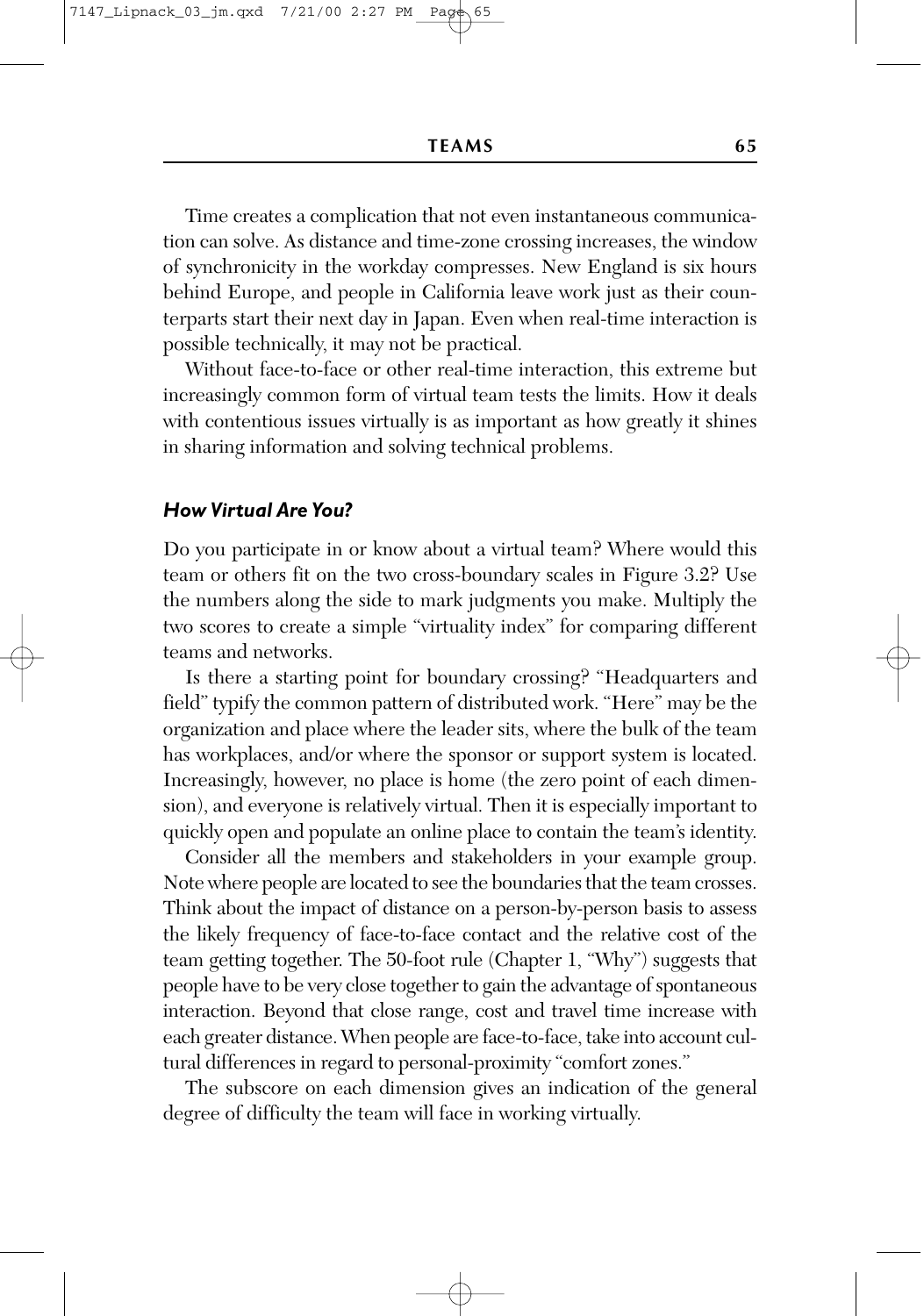- A virtual team distributed in space and time, but from the same organization, is likely to find that communications and participation issues dominate its development. Consider how much time the team will spend together (synchronous) and how much asynchronous interaction it requires.
- A colocated, cross-organizational team is likely to experience difficulty establishing a common purpose and making decisions. Typically, you will need more time, more cycles, and more patience to deal with the details as you translate a broad, shared mission into goals and tasks.
- Virtual teams that are both distributed and cross-organizational will experience both stretched communications and stressful purpose setting. These are the teams most in need of new ways to work and technology-support infrastructures.

# **The People Boundary**

By implication, traditional work means that people speak the same language and take their nonverbal cues from the same broader culture. Today, even when people are in the same location, the chances are high that they speak different languages.

Virtual teams break this traditional cultural boundary mold. When people occupy different places and come from different organizations, they can be certain that they will have to communicate across culture and custom with different languages. The language differences that virtual teams have to contend with are not all born of different country tongues. Two people from different professional upbringings can have almost as much problem communicating as two people who grow up speaking English and Japanese.

When teams go global, their language and culture issues clearly loom larger. However, all teams of the future will have to cope with the fact of increasing diversity in the workplace. Not only is the workforce becoming more diverse, but the task requirements of complex work demand that a more diverse group of people work together, whether in traditional settings or in virtual teams.